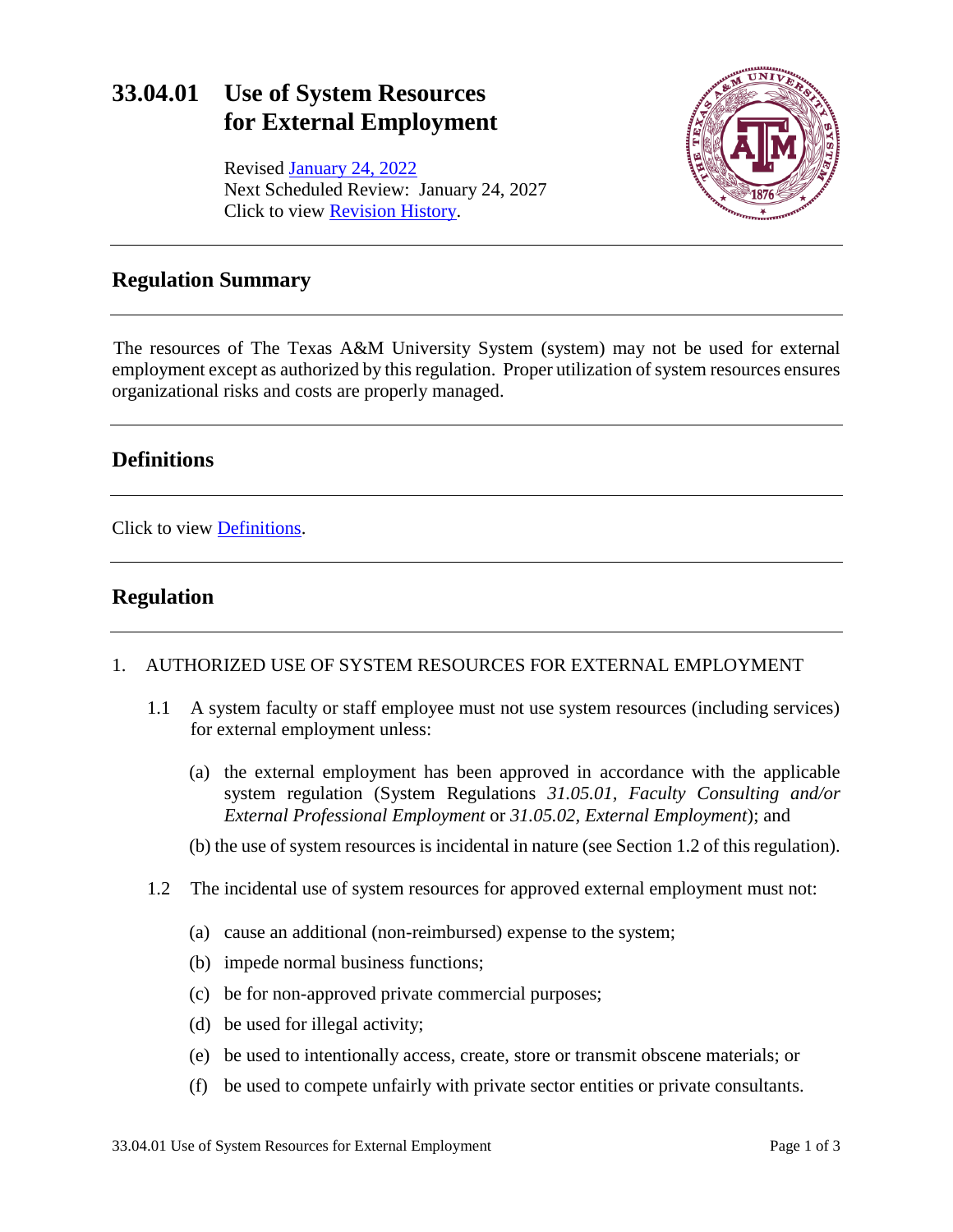### 2. PAYMENT FOR SYSTEM RESOURCES USED FOR EXTERNAL EMPLOYMENT

Any cost to the system, including personnel time, resulting from a faculty or staff employee's use of system resources for external employment, must be paid by the employee in accordance with this section.

- 2.1 A system resource regularly available to private individuals or firms on a fee or per-unit basis may be secured by system employees at the same cost and under the same conditions that they are available to the general public. Each member is responsible for establishing guidelines to determine the amount of the fees or per-unit charges, and the guidelines must also address the method of collecting and accounting for such fees or charges.
- 2.2 If a system resource is not available as described in Section 2.1, a system faculty or staff employee must not use the system resource for external employment unless the use is approved by the chancellor or designee(s) in advance and suitable arrangements have been made in advance for payment of agreed upon value for the use of the resource.

#### 3. MONITORING

Each member chief executive officer must monitor the use of all system resources under this regulation.

### **Related Statutes, Policies, or Requirements**

#### [Tex. Gov't Code § 2203.004](http://www.statutes.legis.state.tx.us/Docs/GV/htm/GV.2203.htm#2203.004)

[Texas Ethics Commission Advisory Opinion No. 372 \(as modified\)](https://www.ethics.state.tx.us/opinions/partII/372.html)

[Texas Ethics Advisory Opinion No. 134 \(state.tx.us\)](https://www.ethics.state.tx.us/opinions/partI/134.html)

System Regulation *31.05.01, Faculty Consulting and/or [External Professional Employment](http://policies.tamus.edu/31-05-01.pdf)*

System Regulation *31.05.02*, *[External Employment](http://policies.tamus.edu/31-05-02.pdf)*

System Policy *[33.04, Use of System Resources](http://policies.tamus.edu/33-04.pdf)*

System Regulation *[33.04.02, Use of Telecommunication Services](http://policies.tamus.edu/33-04-02.pdf)*

[The Texas A&M University System External Employment Application and Approval](http://www.tamus.edu/assets/files/hr/forms/202A.pdf) Form (HR [202A\)](http://www.tamus.edu/assets/files/hr/forms/202A.pdf)

### **Member Rule Requirements**

33.04.01 Use of System Resources for External Employment Page 2 of 3 A rule is not required to supplement this regulation.